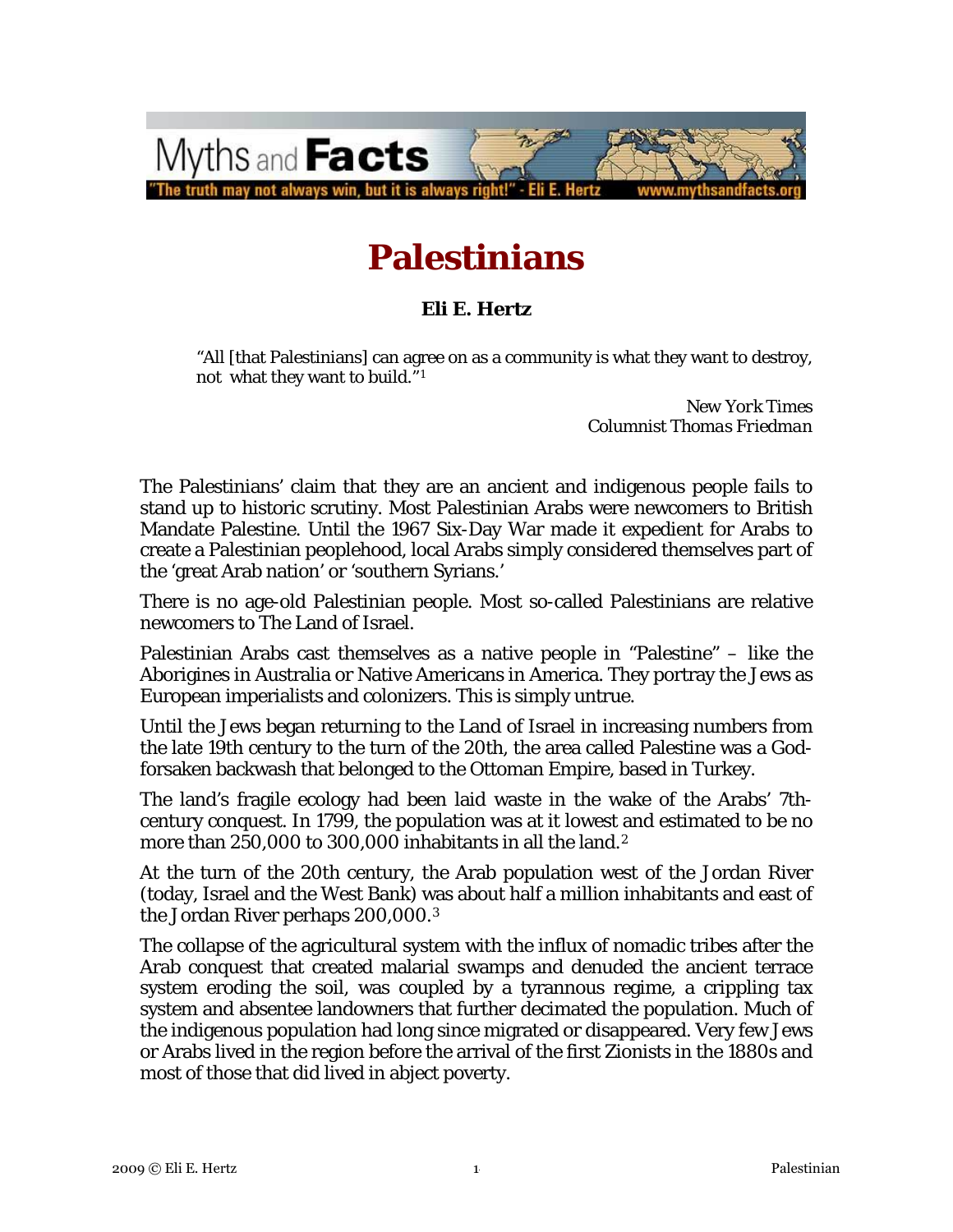Most Arabs living west of the Jordan River in Israel, the West Bank (Judea and Samaria) and Gaza are newcomers who came from surrounding Arab lands after the turn of the 20th century because they were attracted to the relative economic prosperity brought about by the Zionist Movement and the British in the 1920s and 1930s.<sup>[4](#page-10-1)</sup>

This is substantiated by eyewitness reports of a deserted country – including 18th-century reports from the British archaeologist Thomas Shaw, French author and historian Count Constantine Volney *(Travels through Syria and Egypt, 1798),* the mid-19th-century writings of Alphonse de Lamartine (Recollections of the East, 1835), Mark Twain *(Innocents Abroad, 1867)*, and reports from the British Consul in Jerusalem (18[5](#page-10-1)7) that were sent back to London.<sup>5</sup>

The Ottoman Turks' census (1882) recorded only 141,000 Muslims in the Land of Israel. The real number is probably closer to 350,000 to 425,000, since many hid to avoid taxes. The British census in 1922 reported 650,000 Muslims.

Aerial photographs taken by German aviators during World War I show an underdeveloped country composed mainly of primitive hamlets.<sup>[6](#page-10-1)</sup> Ashdod, for instance, was a cluster of mud dwellings, Haifa a fishing village. In 1934 alone, 30,000 Syrian Arabs from the Hauran moved across the northern frontier into Mandate Palestine, attracted by work in and around the newly built British port<sup>[7](#page-10-1)</sup> and the construction of other infrastructure projects. They even dubbed Haifa *Um el-Amal* ('the city of work').

The fallacy of Arab claims that most Palestinians were indigenous to Palestine – not newcomers – is also bolstered by a 1909 vintage photograph of Nablus, today an Arab city on the West Bank with over 121,000 residents. Based on the number of buildings in the photo taken from the base of Mount Gerizim, the population in 1909 – Muslim Arabs and Jewish Samaritans – could not have been greater than 2,000 residents.[8](#page-10-1)

Family names of many Palestinians attest to their non-Palestinian origins. Just as Jews bear names like Berliner, Warsaw and Toledano, modern phone books in the Territories are filled with families named Elmisri (Egyptian), Chalabi (Syrian), Mugrabi (North Africa).

## **Palestinian Nationality is an Entity Defined by its Opposition to Zionism, and not its National Aspirations**

What unites Palestinians has been their opposition to Jewish nationalism and the desire to stamp it out, not aspirations for their own state. Local patriotic feelings are generated only when a non – Islamic entity takes charge – such as Israel did after the 1967 Six-Day War. It dissipates under Arab rule, no matter how distant or despotic.

A Palestinian identity did not exist until an opposing force created it – primarily anti-Zionism. Opposition to a non-Muslim nationalism on what local Arabs, and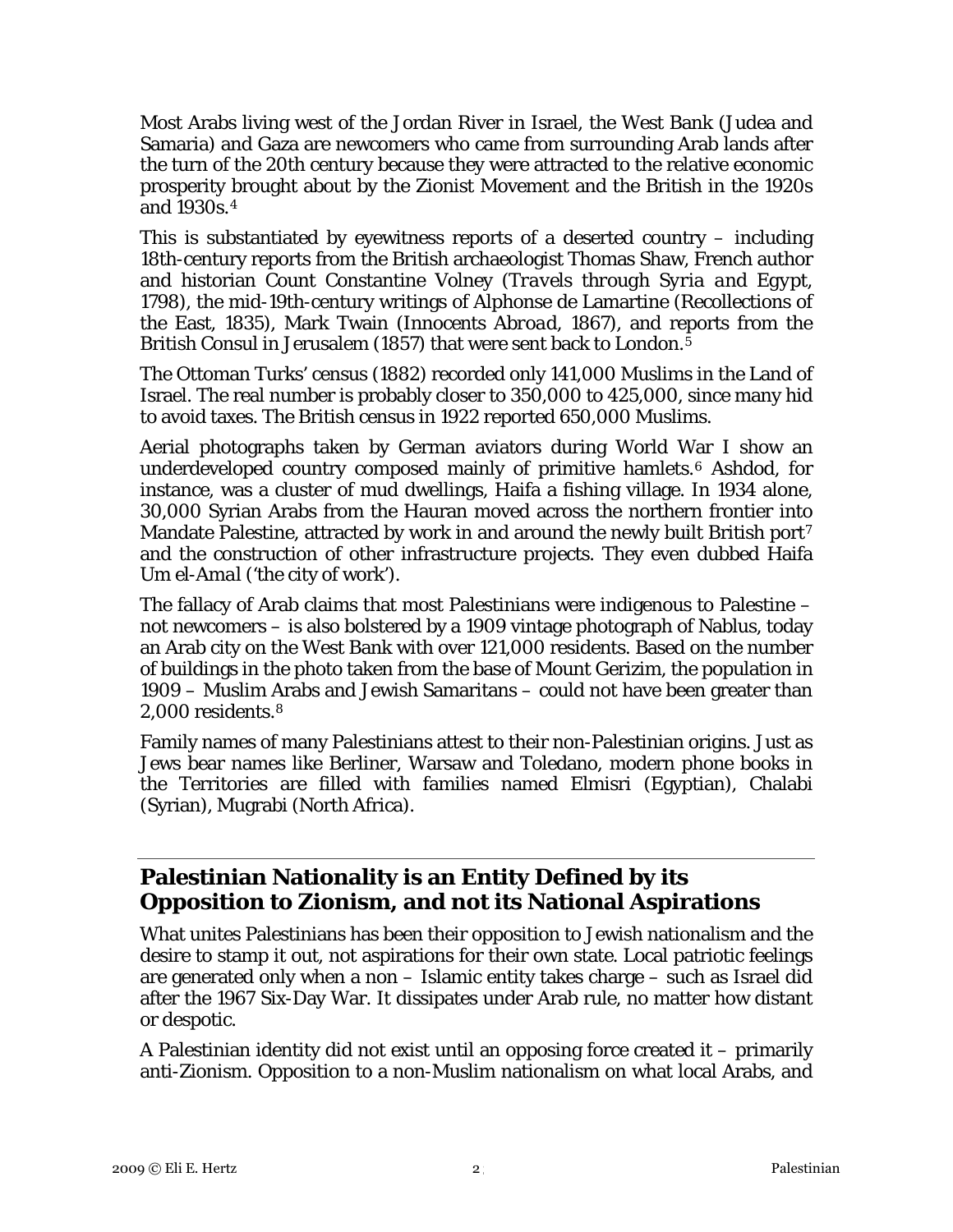the entire Arab world, view as their own turf, was the only expression of 'Palestinian peoplehood.'

The Grand Mufti Hajj Amin al-Husseini, a charismatic religious leader and radical anti-Zionist was the moving force behind opposition to Jewish immigration in the 1920s and 1930s. The two-pronged approach of the "Diplomacy of Rejection" (of Zionism) and the violence the Mufti incited occurred at the same time Lebanon, Syria, Transjordan and Iraq became countries in the post-Ottoman reshuffling of territories established by the British and the French under the League of Nation's mandate system.

The tiny educated class among the Arabs of Palestine was more politically aware than the rest of Arab society, with the inklings of a separate national identity. However, for decades, the primary frame of reference for *most* local Arabs was the clan or tribe, religion and sect, and village of origin. If Arabs in Palestine defined themselves politically, it was as "southern Syrians."

Under Ottoman rule, Syria referred to a region much larger than the Syrian Arab Republic of today, with borders established by France and England in 1920.

In his book *Greater Syria: The History of an Ambition*, Daniel Pipes explains:

"Syria was a region that stretched from the borders of Anatolia to those of Egypt, from the edge of Iraq to the Mediterranean Sea. In terms of today's states, the Syria of old comprised Syria, Lebanon, Israel, and Jordan, plus the Gaza Strip and Alexandria."*[9](#page-10-1)*

Syrian maps in the 21st century still co-opt most of Greater Syria, including Israel.

The Grand Mufti Al-Husseini's aspirations slowly shifted from pan-Arabism – the dream of uniting all Arabs into one polity, whereby Arabs in Palestine would unite with their brethren in Syria – to winning a separate Palestinian entity, with himself at the helm. Al-Husseini was the moving force behind the 1929 riots against the Jews and the 1936-1939 Arab Revolt against two non-Muslim entities in Palestine – the British and the Jews. He gathered a large following by playing on fears that the Jews had come to dispossess, or at least dominate the Arabs.

Much like Yasser Arafat, the Grand Mufti's ingrained all-or-nothing extremism, fanaticism and even an inability to cooperate with his own compatriots made him totally ineffective. He led the Palestinian Arabs nowhere.[10](#page-10-1)

The 'Palestinian' cause became a key rallying point for Arab nationalism throughout the Middle East, according to Oxford historian Avi Shlaim. The countries the British and French created in 1918-1922 were based largely on meridians on the map, as is evident in the borders that delineate the Arab states today. Because these states lack ethnic logic or a sense of community, their opposition to the national aspirations of the Jews has become the fuel that fires Arab nationalism as the 'glue' of national identity.

From the 1920s, rejection of Jewish nationalism, attempts to prevent the establishment of a Jewish homeland by violence, and rejection of any form of Jewish political power, including any plans to share stewardship with Arabs,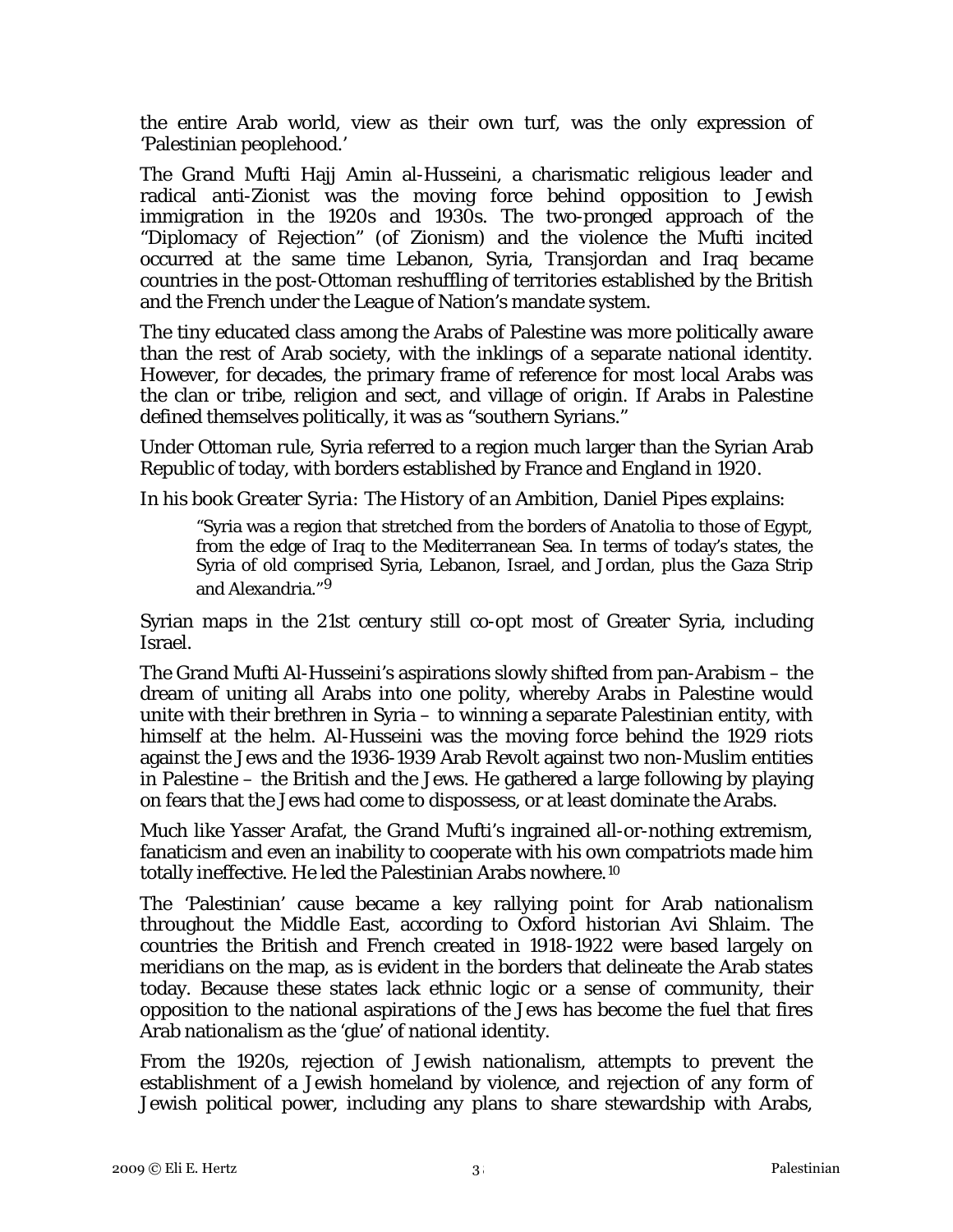crystallized into the expression of Palestinianism. No other positive definition of an Arab-Palestinian people has surfaced. This point is admirably illustrated in the following historic incident:

"In 1926, Lord Plumer was appointed as the second High Commissioner of Palestine. The Arabs within the Mandate were infuriated when Plumer stood up for the Zionists' national anthem Hatikva during ceremonies held in his honor when Plumer first visited Tel Aviv. When a delegation of Palestinian Arabs protested Plumer's 'Zionist bias,' the High Commissioner asked the Arabs if he remained seated when their national anthem was played, 'wouldn't you regard my behavior as most unmannerly?' Met by silence, Plumer asked: 'By the way, have you got a national anthem?' When the delegation replied with chagrin that they did not, he snapped back, "I think you had better get one as soon as possible."*[11](#page-10-1)*

But it took the Palestinians more than 60 years to heed Plumer's advice, adopting *Anthem of the Intifada* two decades after Israel took over the West Bank and Gaza in 1967 – at the beginning of the 1987 *Intifada*.

Under the Mandate, local Arabs also refused to establish an 'Arab Agency' to develop the Arab sector, parallel to the Jewish Agency that directed development of the Jewish sector.

In fact, the so-called patriotism of indigenous Muslims has flourished only when non-Muslim entities (the Crusaders, the British, the Jews) have taken charge of the Holy Land. When political control returns to Muslim hands, the ardent patriotism of the Arabs of Palestine magically wanes, no matter how distant or how despotic the government. One Turkish pasha who ruled Acco (Acre) between 1775 and 1804 was labeled *Al Jazzar*, The Butcher, by locals.

Why hasn't Arab representative government ever been established in Palestine, either in 1948 or during the next 19 years of Arab rule? Because other Arabs coopted the Palestinian cause as a rallying point that would advance the concept that the territory was up for grabs. "The Arab invasion of Palestine was not a means for achieving an independent Palestine, but rather the result of a lack of consensus on the part of the Arab states regarding such independence," summed up one historian.[12](#page-10-1) Adherents to a separate Palestinian identity were a mute minority on the West Bank and Gaza during the 19 years of Jordanian and Egyptian rule – until Israel took control from the Jordanians and the Egyptians in 1967. Suddenly a separate *Palestinian* peoplehood appeared and claimed it deserved nationhood – and 21 other Arab states went along with it.

Palestinianism in and of itself lacks any substance of its own. Arab society on the West Bank and Gaza suffers from deep social cleavages created by a host of rivalries based on divergent geographic, historical, sociological and familial allegiances. What glues Palestinians together is a carefully nurtured hatred of Israel and the rejection of Jewish nationhood.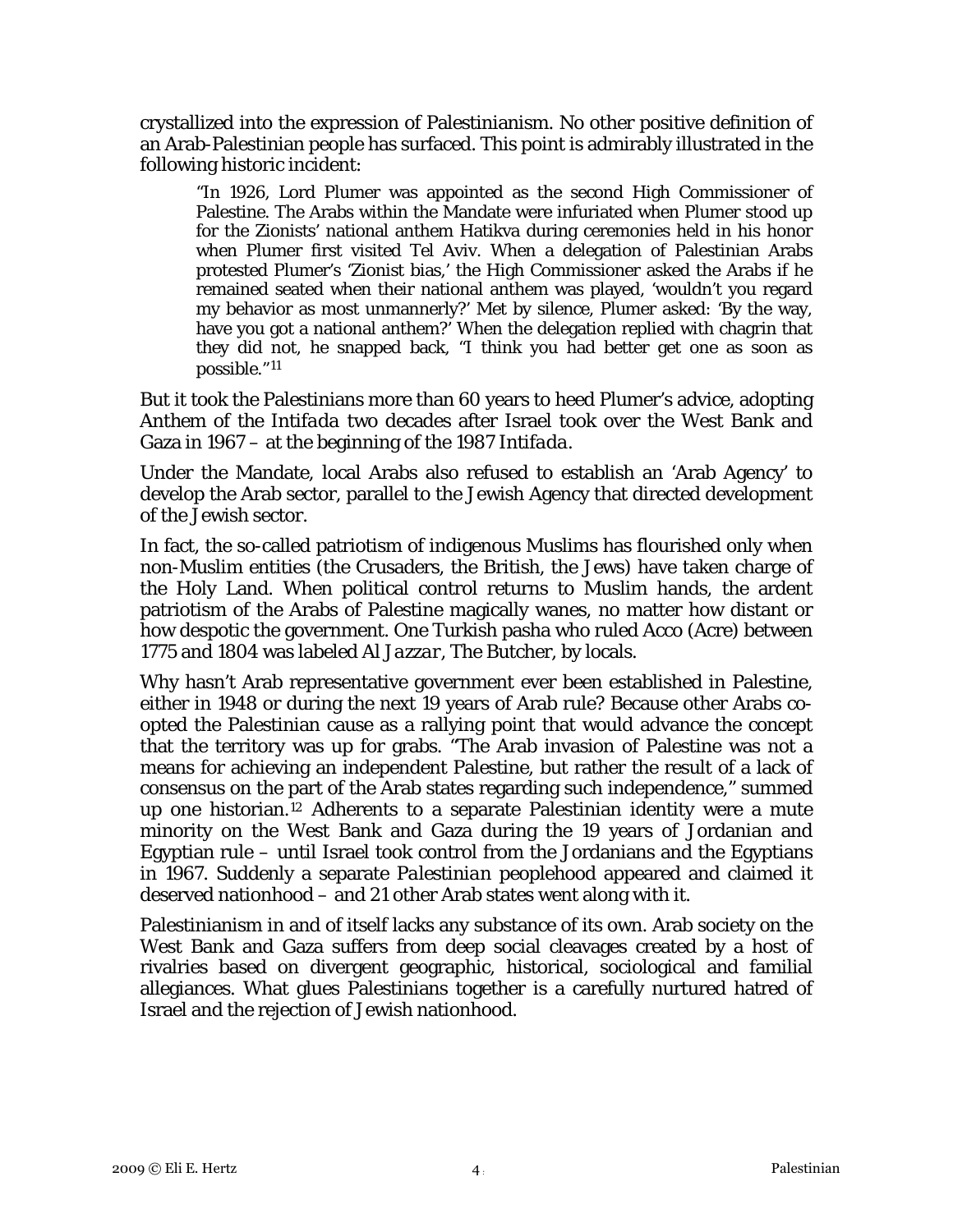#### **Palestine is a Geographical Area, Not a Nationality**

The Arabs invented a special national entity in the 1960s called the Palestinians, specifically for political gain. They brand Israelis as invaders and claim the geographic area called Palestine belongs exclusively to the Arabs.

The word Palestine is not even Arabic. It is a word coined by the Romans around 135 CE from the name of a seagoing Aegean people who settled on the coast of Canaan in antiquity – the *Philistines*. The name was chosen to replace Judea, as a sign that Jewish sovereignty had been eradicated following the Jewish Revolts against Rome.

In the course of time, the Latin name *Philistia* was further bastardized into *Palistina* or Palestine.[13](#page-10-1) During the next 2,000 years, Palestine was never an independent state belonging to any people, nor did a Palestinian people, distinct from other Arabs, appear during 1,300 years of Muslim hegemony in Palestine under Arab and Ottoman rule.

Palestine was and is solely a *geographic name*. Therefore, it is not surprising that in modern times the name 'Palestine' or 'Palestinian' was applied as an adjective to *all* inhabitants of the area between the Mediterranean Sea and the Jordan River – Palestine Jews and Palestine Arabs alike. In fact, until the 1960s, most Arabs in Palestine preferred to identify themselves merely as part of the great Arab nation or citizens of "southern Syria."[14](#page-10-1)

The term 'Palestinian' as a noun was usurped and co-opted by the Arabs in the 1960s as a tactic initiated by Yasser Arafat to brand Jews as intruders on someone else's turf. He presented Arab residents of Israel and the Territories as indigenous inhabitants since time immemorial. This fabrication of peoplehood allowed Palestinian Arabs to gain parity with the Jewish people as a nation deserving of an independent state.

In a March 1977 interview in the Dutch newspaper *Trouw,* Zahir Muhsein, a member of the PLO executive committee, admitted:

"Only for political and tactical reasons do we speak today about the existence of a Palestinian people, since Arab national interests demand that we posit the existence of a distinct Palestinian people to oppose Zionism."[15](#page-10-1)

#### **Historically, Before the Arabs Fabricated the Palestinian People as an Exclusively Arab Phenomenon, No Such Group Existed**

Countless official British Mandate-vintage documents speak of 'the Jews' and 'the Arabs' of Palestine – not 'Jews and Palestinians.'[16](#page-10-1)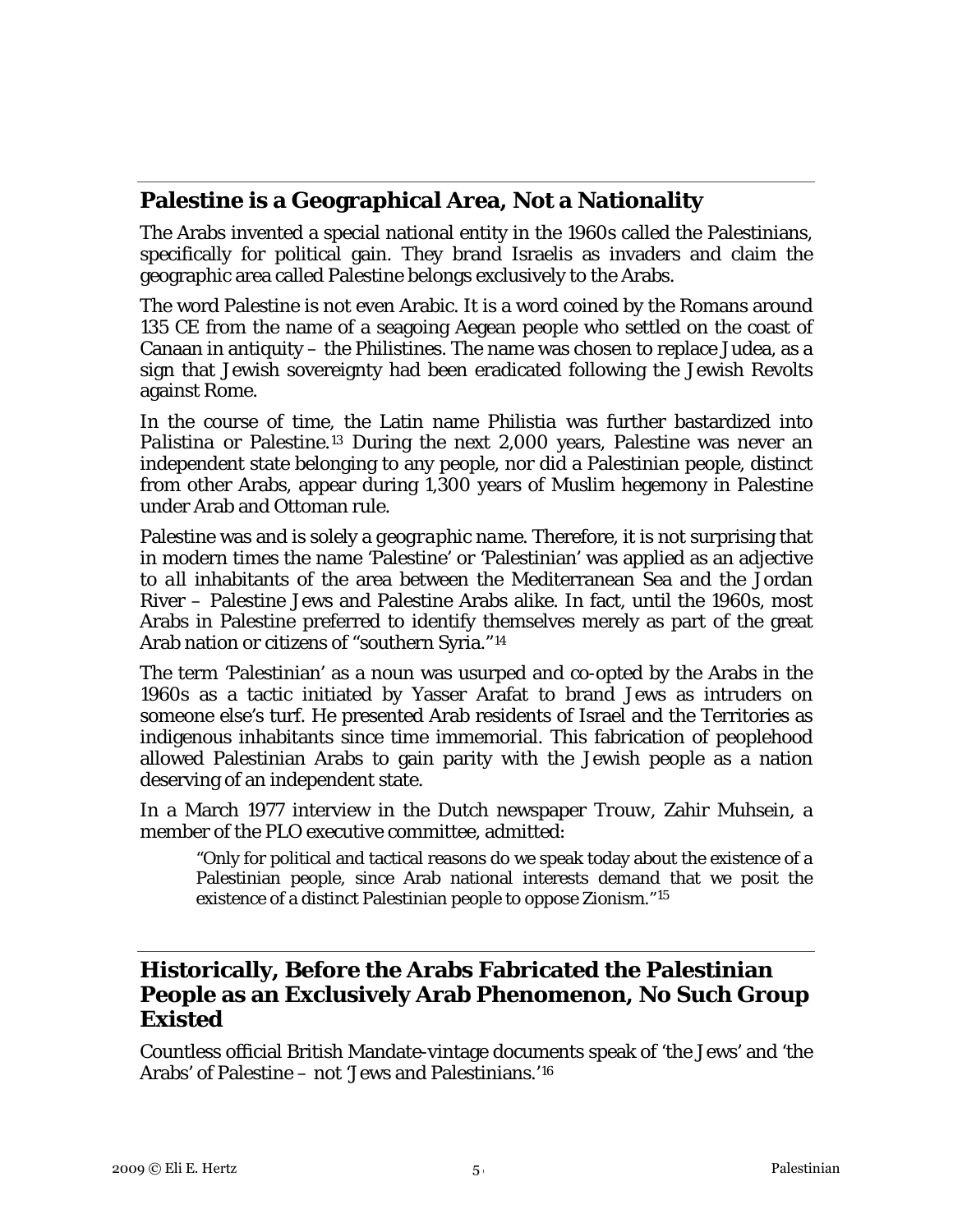Ironically, before local Jews began calling themselves Israelis in 1948 (the name 'Israel' was chosen for the newly-established Jewish state), the term 'Palestine' applied almost exclusively to Jews and the institutions founded by new Jewish immigrants in the first half of the 20th century, before independence.

Some examples include:

• The *Jerusalem Post*, founded in 1932, was called the *Palestine Post* until 1948.

• Bank Leumi L'Israel was called the "Anglo-Palestine Bank, a Jewish Company."

• The Jewish Agency – an arm of the Zionist movement engaged in Jewish settlement since 1929 – was called the Jewish Agency for Palestine.

• The house organ of American Zionism in the 1930s was called *New Palestine*.

• Today's Israel Philharmonic Orchestra, founded in 1936 by German Jewish refugees who fled Nazi Germany, was called the "Palestine Symphony Orchestra, composed of some 70 Palestinian Jews."[17](#page-10-1)

• The United Jewish Appeal (UJA) was established in 1939 as a merger of the United Palestine Appeal and the fundraising arm of the Joint Distribution Committee.

Encouraged by their success at historical revisionism and brainwashing the world with the 'Big Lie' of a Palestinian people, Palestinian Arabs have more recently begun to claim they are the descendants of the Philistines and even the Stone Age Canaanites.[18](#page-10-1) Based on that myth, they can claim to have been 'victimized' twice by the Jews: in the conquest of Canaan by the Israelites and by the Israelis in modern times – a total fabrication.<sup>[19](#page-10-1)</sup> Archeologists explain that the Philistines were a Mediterranean people who settled along the coast of Canaan in 1100 BCE. They have no connection to the Arab nation, a desert people who emerged from the Arabian Peninsula.

As if that myth were not enough, Arafat claimed "Palestinian Arabs are descendants of the Jebusites" displaced when King David conquered Jerusalem. Arafat also argued that "Abraham was an Iraqi." One Christmas Eve, Arafat declared that "Jesus was a Palestinian," a preposterous claim that echoes the words of Hanan Ashrawi, a Christian Arab, who in an interview during the 1991 Madrid Conference said: "Jesus Christ was born in my country, in my land," claiming she was "the descendant of the first Christians" – disciples who spread the gospel around Bethlehem some 600 years before the Arab conquest. If her claim were true, it would be tantamount to confessing that she is a Jew![20](#page-10-1)

Contradictions abound, Palestinian leaders claim to be descended from the Canaanites, the Philistines, the Jebusites and the first Christians. They also coopt Jesus and ignore his Jewishness, at the same time claiming the Jews never were a people and never built the Holy Temples in Jerusalem.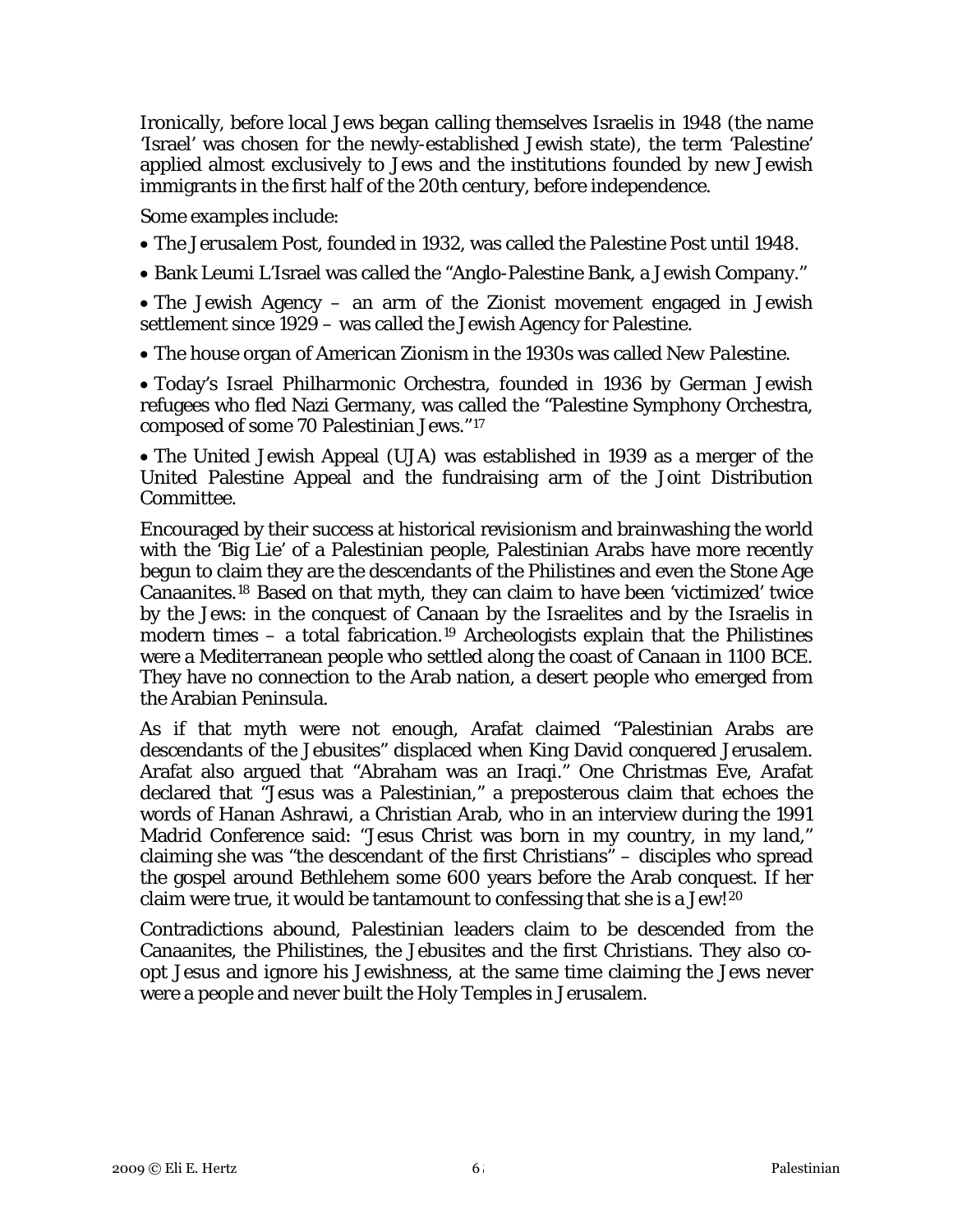#### **There has Never Been a Sovereign Arab State in Palestine**

The artificiality of a Palestinian identity is reflected in the attitudes and actions of neighboring Arab nations who never established a Palestinian state. It also is expressed in the utterances and loyalties of so-called Palestinians.

Only twice in Jerusalem's history has it served as a national capital. The first time was as the capital of the two Jewish Commonwealths during the First and Second Temple periods, as described in the Bible, reinforced by archaeological evidence and numerous ancient documents.

The second time is in modern times as the capital of the State of Israel. It has never served as an Arab capital for the simple reason that there has never been a Palestinian Arab state.

The rhetoric by Arab leaders on behalf of the Palestinians rings hollow, for the Arabs in neighboring lands, who control 99.9 percent of the Middle East land, have never recognized a Palestinian entity. They have always considered Palestine and its inhabitants part of the great 'Arab nation,' historically and politically as an integral part of Greater Syria – Suriyya al-Kubra – a designation that covered both sides of the Jordan River.[21](#page-10-1) In the 1950s, Jordan simply annexed the West Bank, since its population was viewed as brethren of the Jordanians. Jordan's official narrative of "Jordanian state-building" attests to this fact:

"Jordanian identity underlies the significant and fundamental common denominator that makes it inclusive of Palestinian identity, particularly in view of the shared historic social and political development of the people on both sides of the Jordan. ... The Jordan government, in view of the historical and political relationship with the West Bank … granted all Palestinian refugees on its territory full citizenship rights while protecting and upholding their political rights as Palestinians (Right of Return or compensation)."[22](#page-10-1)

The Arabs never established a Palestinian state when the UN offered a partition plan in 1947 to establish "an Arab and a Jewish state" (not a Palestinian state, it should be noted). Nor did the Arabs recognize or establish a Palestinian state during the two decades prior to the Six-Day War when the West Bank was under Jordanian control and the Gaza Strip was under Egyptian control; nor did the Palestinians clamor for autonomy or independence during those years under Jordanian and Egyptian rule.

Well before the 1967 decision to create a new Arab people called 'Palestinians,' when the word 'Palestinian' was associated with Jewish endeavors, Auni Bey Abdul-Hadi, a local Arab leader, testified in 1937 before a British investigative body – the Peel Commission – saying: "There is no such country [as Palestine]! Palestine is a term the Zionists invented! There is no Palestine in the Bible. Our country was for centuries, part of Syria."[23](#page-10-1)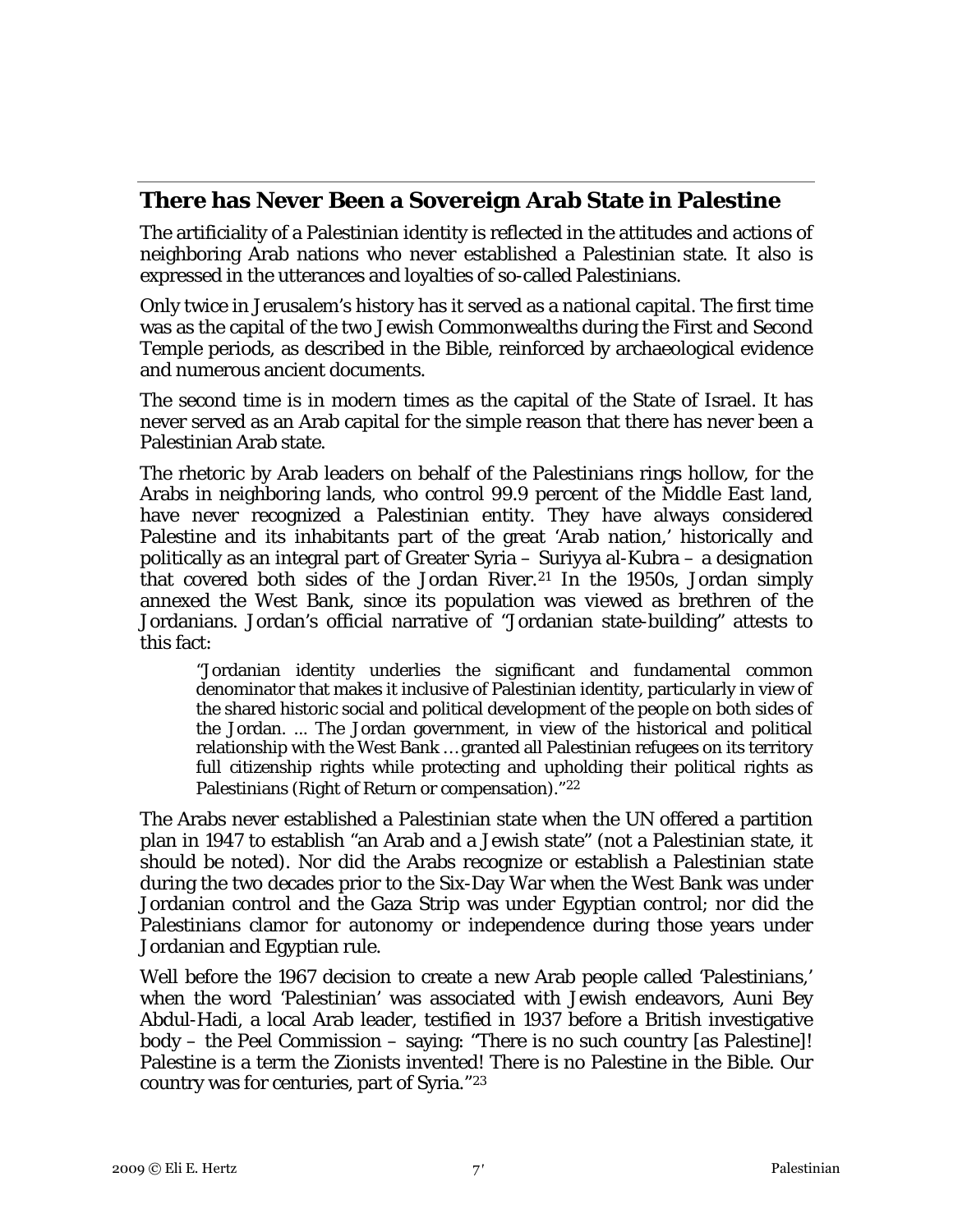In a 1946 appearance before the Anglo-American Committee of Inquiry, also acting as an investigative body, the Arab historian Philip Hitti stated:

"There is no such thing as Palestine in [Arab] history, absolutely not." According to investigative journalist Joan Peters, who spent seven years researching the origins of the Arab-Jewish conflict over Palestine (From *Time Immemorial*, 2001) the one identity that was never considered by local inhabitants prior to the 1967 war was 'Arab Palestinian.'[24](#page-10-1)

## **Palestinian Cultural Contribution**

Culturally, Palestinians cannot distinguish their endeavors from other Arabs. The only innovations Palestinians can take credit for are using skyjackings – which they initiated in  $1968^{25}$  $1968^{25}$  $1968^{25}$  as a political instrument, and suicide bombers – refined since the advent of the Oslo Accords in 1993 as a political weapon that now cynically is turning Arab's own youth into suicide bombers that target other civilians.[26](#page-10-1) There is absolutely no precedent elsewhere in the world for the Palestinian 6th grade language primer that contains a poem exalting: "I will take my soul into my hands and hurl it into the abyss of death."[27](#page-10-1) In the wake of the Palestinians' newest guerrilla warfare against Israel, the *al Aqsa Intifada* launched by Arafat in September 2000, people are closely examining Palestinian claims to nationhood.

Barry Chamish, Dov B. Fischer, and countless others seek to ascertain the truth.[28](#page-10-1) If there is an ancient Palestinian history, why can't they find any worldrenowned Palestinian artists or scientists, or at least one Palestinian literary masterpiece or breakthrough invention – *anything* that distinguishes Palestinians as a people?[29](#page-10-1)

#### **Jordan – a State with a Palestinian Arab Majority**

There is already a Palestinian state and a Palestinian people in everything but name: over 70 percent of all Jordanians are Palestinian Arabs. The British were assigned a Mandate over Palestine in 1920 in order to realize the 1917 Balfour Declaration that called for "establishment of a Jewish homeland in Palestine" – a geographical area that included western Palestine (today's Israel and the West Bank) and Eastern Palestine (today's Jordan). In 1923 Eastern Palestine, representing 77 percent of the Mandate territory, was excised to placate the Arabs, who opposed the idea of Jews returning to their ancient Jewish homeland. That 76 percent became a separate mandate, and in 1946 Eastern Palestine became the Hashemite Kingdom of Transjordan (later renamed "Jordan" after the Jordanians occupied the West Bank) – a country which today is in everything but name, a Palestinian state carved out of Mandate Palestine.<sup>[30](#page-10-1)</sup> A full 70 percent of all Jordanians are Palestinian Arabs, and Palestinians occupy key positions in Jordan's government and its economy. Even the Queen — King Abdullah II's wife, Rania, is Palestinian. The remaining 30 percent of Jordan's population is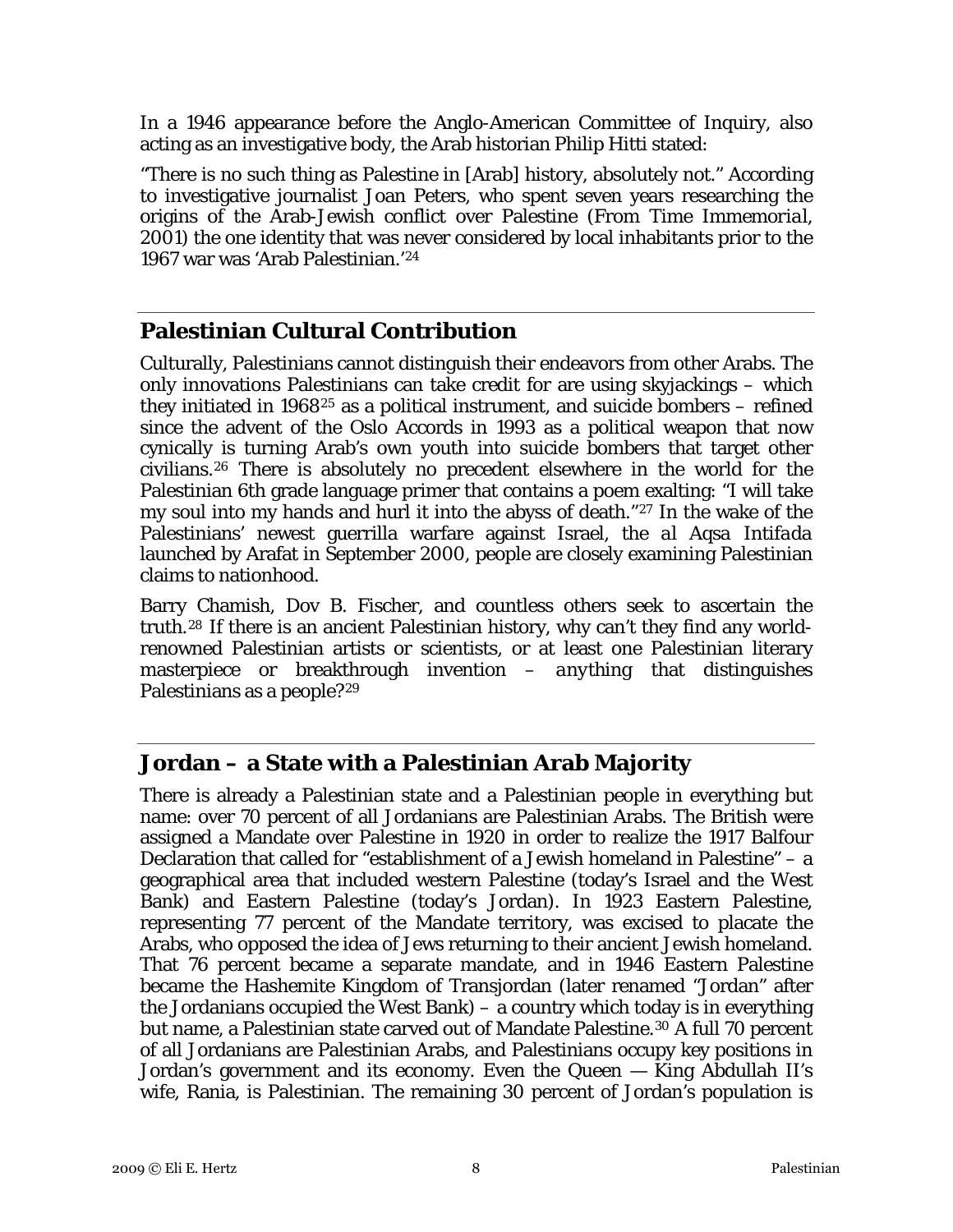Bedouin, originating from the Arabian Peninsula, and including the Jordanian royal family, who hail from Mecca.

Arabs are not satisfied with one Palestinian political entity where they are the uncontested majority and have the political machinery and the territory for selfdetermination – Jordan. Instead, they want an additional state because twentyone Arab states are not enough (and one Jewish state is one too many).

# **IN A NUTSHELL**

- So-called 'Palestinians' are newcomers to Palestine. Most are generic Arabs who migrated to British Mandate Palestine from surrounding Arab countries to take advantage of the relative prosperity brought about by the Zionist Movement and the British Mandate.
- Palestine is a geographical area, not a nation. Before the establishment of Israel, members of two national entities – Palestinian Jews and Palestinian Arabs – inhabited Mandate Palestine.
- A Palestinian people was artificially created in the 1960s by the PLO after the Six-Day War to rob Jews of their homeland and historical identity, and to paint them as victimizers and trespassers. The objective is to lay the groundwork for creating another Arab state at the expense of the Jews – whom Arabs consider an alien and illegitimate political entity in the Middle East.
- Over seventy percent of all Jordanians define themselves as Palestinians. That there exists a separate Palestinian people from the Jordanian population is a fabrication designed to force the creation of a second Palestinian state.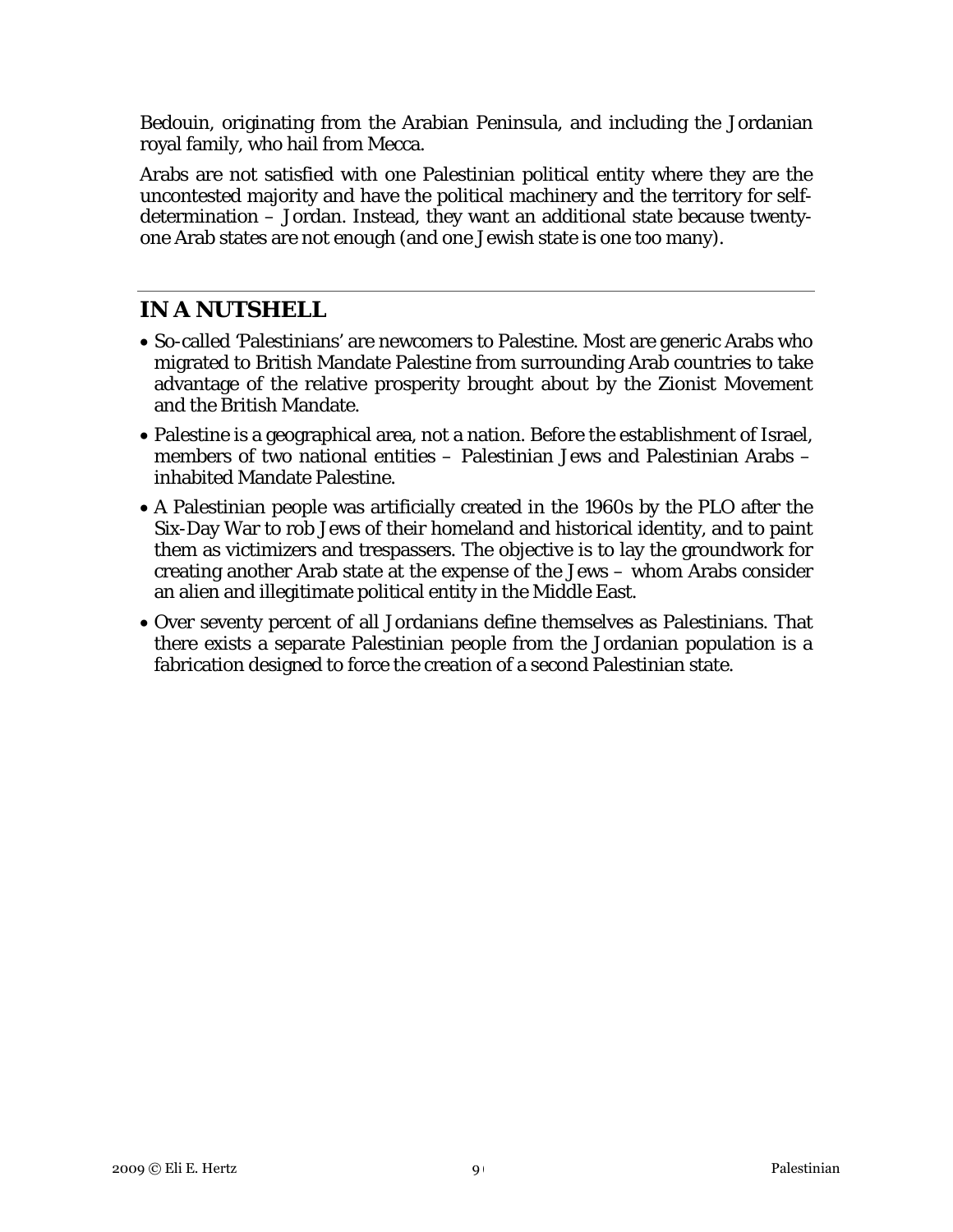This document uses extensive links via the Internet. If you experience a broken link, please note the 5 digit number (xxxxx) at the end of the URL and use it as a Keyword in the Search Box at [www.MEfacts.com](http://www.mefacts.com/) 

[www.yahoodi.com/peace/palestine.html](http://www.yahoodi.com/peace/palestine.html). (11496)

 $\overline{a}$ 

6 B. Z. Kedar, "Looking Twice at the Land of Israel: Aerial Photographs of 1917-18 and 1987-91," Ben-Zvi Institute with the Israeli M.O.D Publishing House. 239 pp.

[www.israelinsider.com/views/articles/views\\_0240.htm.](http://www.israelinsider.com/views/articles/views_0240.htm) (11495)

8 See also the 1934 photo of a Passover sacrifice by Jewish Samaritans at:

<http://buffalo-israel-link.org/page9.html>. (11497)

<sup>9</sup>See introductory chapter of Daniel Pipes, "Greater Syria: The History of an Ambition," at: [www.danielpipes.org/books/greaterchap.php.](http://www.danielpipes.org/books/greaterchap.php) (11498)

<sup>10</sup> For this assessment of Al-Husseini, see: Zvi Elpeleg, "Why Was 'Independent Palestine' Never Created in 1948?" Jerusalem Quarterly (Spring 1989) at:

[www.mfa.gov.il/MFA/Peace%20Process/Guide%20to%20the%20Peace%20Process/Why%20Was%20-](http://www.mfa.gov.il/MFA/Peace%20Process/Guide%20to%20the%20Peace%20Process/Why%20Was%20-Independent%20Palestine-%20Never%20Created%20in%201) [Independent%20Palestine-%20Never%20Created%20in%201.](http://www.mfa.gov.il/MFA/Peace%20Process/Guide%20to%20the%20Peace%20Process/Why%20Was%20-Independent%20Palestine-%20Never%20Created%20in%201) (11499)

<sup>11</sup> Christopher Sykes, "Cross Roads to Israel – Palestine from Balfour to Bevin" London, Collins, 1965, pp. 92-93.

12 Zvi Elpeleg, "Why Was 'Independent Palestine' Never Created in 1948?" at:

[www.mfa.gov.il/MFA/Peace%20Process/Guide%20to%20the%20Peace%20Process/Why%20Was%20-](http://www.mfa.gov.il/MFA/Peace%20Process/Guide%20to%20the%20Peace%20Process/Why%20Was%20-Independent%20Palestine-%20Never%20Created%20in%201) [Independent%20Palestine-%20Never%20Created%20in%201.](http://www.mfa.gov.il/MFA/Peace%20Process/Guide%20to%20the%20Peace%20Process/Why%20Was%20-Independent%20Palestine-%20Never%20Created%20in%201) (11499) This included even squashing local initiatives to establish local 'national committees,' suppressing attempts to establish an all- Palestine shadow government in exile in Gaza and preventing Al-Husseini from re-entering Palestine.

<sup>13</sup> For a Christian perspective of the 'Palestinian people' myth, see: "The Jewish Roots of Christianity" - "The Myth of Palestine" at: [www.rbooker.com/html/the\\_myth\\_of\\_palestine.html.](http://www.rbooker.com/html/the_myth_of_palestine.html) (11500)

<sup>14</sup> See the 1st Congress of Muslim-Christian Associations to the Paris Peace Conference, Jerusalem -February 1919. For an in-depth article on Palestinians' Syrian identity, see: Daniel Pipes, "Palestine for the Syrians," Commentary (December 1986) at: [www.danielpipes.org/pf.php?id=174.](http://www.danielpipes.org/pf.php?id=174) (11501)

<sup>15</sup> See: Joseph Farah, "Palestinian People Do Not Exist," WorldNet Daily, July 11, 2002 at:

[www.worldnetdaily.com/news/article.asp?ARTICLE\\_ID=28222](http://www.worldnetdaily.com/news/article.asp?ARTICLE_ID=28222) (11502)

<sup>16</sup> The texts of documents can be found in the Yale online law library. British ones such as the White Paper of 1939 speak of "Jews and Arabs" or "the Arabs of Palestine," and even the United Nations' 1947 Partition Plan speaks of "Arab and Jewish states." There were no 'Palestinians.' at:

[www.yale.edu/lawweb/avalon/mideast/mideast.htm](http://www.yale.edu/lawweb/avalon/mideast/mideast.htm). (11578)

<sup>17</sup> From the report by The High Commissioner on The Administration of Palestine 1920-1925 to the Right Honorable L. S. Amery, M.P., Secretary of State for the Colonies. Government Offices, Jerusalem, 22nd April, 1925.

<sup>18</sup> "Dear pupil, do you know who the Palestinians are? The Palestinian people are descended from the Canaanites." See the survey and quotes from Palestinian textbooks at: [www.edume.org/reports/1/4.htm](http://www.edume.org/reports/1/4.htm). (11503)

<sup>19</sup> For information on the coining of the name Palestine and Philistine origins, see: Rockwell Lazareth, "Who are the Palestinians? What and Where is Palestine?" at: [www.newswithviews.com/israel/israel14.htm](http://www.newswithviews.com/israel/israel14.htm). (11504)

<sup>1</sup> Thomas Friedman, "Suicide bombers threaten us all," *The New York Times*, April 1, 2002.

<sup>&</sup>lt;sup>2</sup> Efraim Orni and Elisha Efrat, "Geography of Israel" Jerusalem, Israel Universities Press 1966 edition, p. 168.

<sup>3</sup> Yitzhak Ravid, "Palestinian Refugees," The Begin-Sadat (BESA) Center for Strategic Studies, January 2001. See: (in Hebrew)

[www.biu.ac.il/soc/besa/publications/mideast45.pdf](http://www.biu.ac.il/soc/besa/publications/mideast45.pdf). (10891)

 $4$  For British sources substantiating the influx of Arabs, including the British governor of Sinai in 1922, the Hope-Simpson Report in 1930, and Winston Churchill in 1939, see: Yehezkel Bin-Nun, "The Myth of the Palestinian People" in Hebrew at:

[www.israelinsider.com/views/articles/views\\_0240.htm.](http://www.israelinsider.com/views/articles/views_0240.htm) (11495)

 $5$  For a host of quotes from primary sources, see: "Was Palestine full of Arabs before the mass return of Jews?" under subject heading "Palestine" in the Peace Encyclopedia

<sup>7</sup> Yehezkel Bin-Nun, "The Myth of the Palestinian People," January 7, 2002, at: